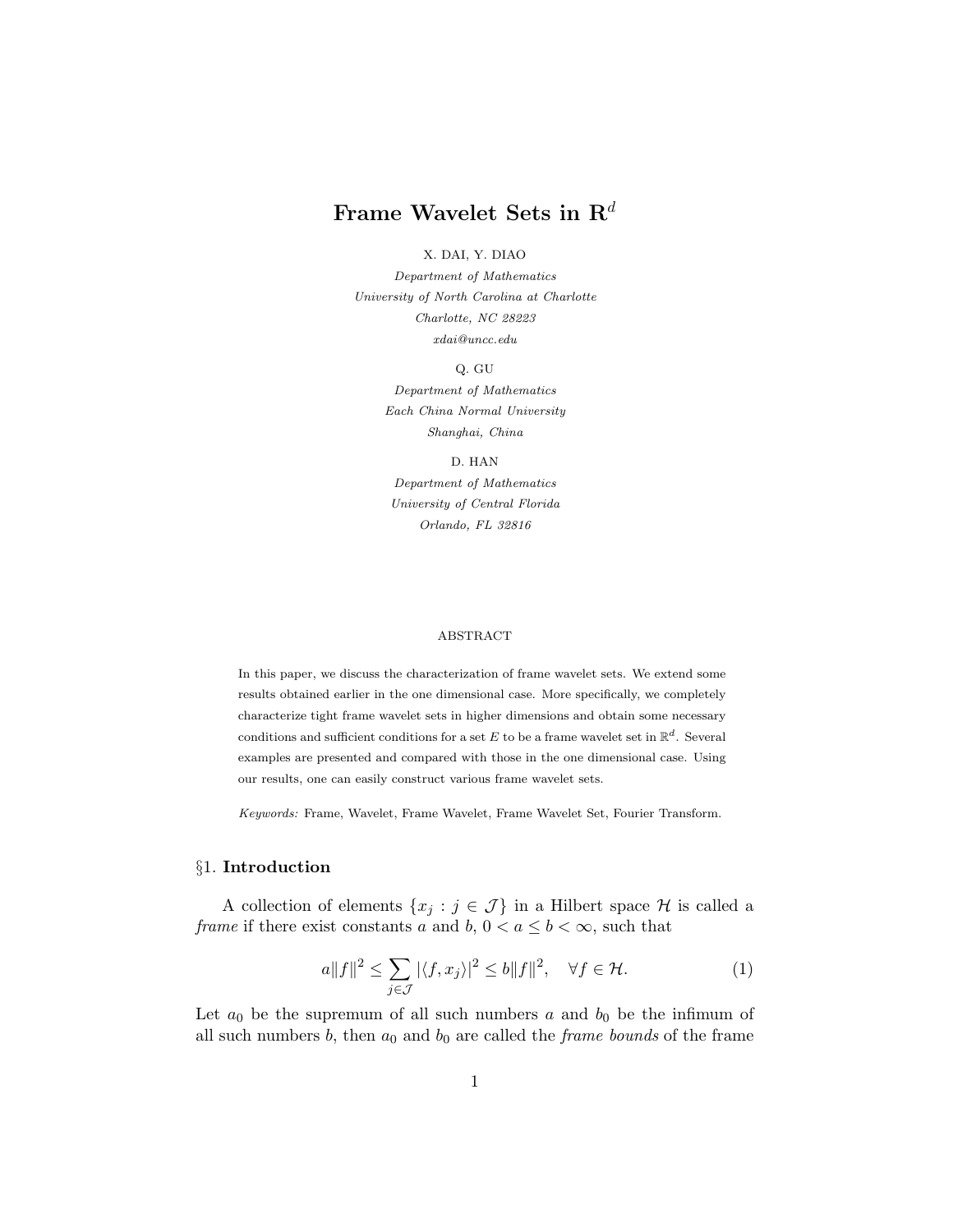${x_j : j \in \mathcal{J}}$ . When  $a_0 = b_0$  we say that the frame is tight. When  $a_0 =$  $b_0 = 1$  we say the frame is *normalized tight*. Any orthonormal basis in a Hilbert space is a normalized tight frame but not vice versa. A function  $\psi \in L^2(\mathbb{R})$  is called a frame wavelet (in  $L^2(\mathbb{R})$ ) if the family of functions  $\{\psi_{n,l}(x)=2^{\frac{n}{2}}\psi(2^nx-\ell):n,\ell\in\mathbb{Z}\}\$ is a frame on  $L^2(\mathbb{R})$ . Frame wavelets are the generalizations of wavelets in  $L^2(\mathbb{R})$ . See [7], [13] and [14] for some of the early works on frames and frame wavelets. For recent development and work on frame wavelets, see [1], [3], [4], [5], [6], [8], [9] and [11]. In the special case that the Fourier transform of  $\psi$  is  $\frac{1}{\sqrt{2}}$  $\frac{1}{2\pi}\chi_E$  for some Lebesgue measurable set  $E$  of finite measure, the study of the frame wavelet is reduced to the study of the set  $E$ , which is simpler in general. If we could characterize the set E that defines a frame wavelet in such a manner, then we would be able to find ways to construct frame wavelets and have a better understanding of frame wavelets in general [2]. Let  $\psi$  be defined by  $\hat{\psi} = -\frac{1}{\sqrt{2}}$  $\frac{1}{2\pi}\chi_E$ , where  $\widehat{\psi}$  is the Fourier transform of  $\psi$ . If  $\psi$  is a frame wavelet function, a tight frame wavelet function or a normalized tight frame wavelet function, the set  $E$  is called a frame wavelet set, a tight frame wavelet set or a normalized tight frame wavelet set accordingly. In this paper, we will call these sets f-sets, t-sets and n-sets respectively for short. Although normalized tight frame wavelets can be obtained from tight frame wavelets by rescaling, an f-set that defines a normalized tight frame wavelet cannot be obtained in such manner. That is, the characterization of  $t$ -sets is not equivalent to that of the *n*-sets. In [8], the question of how to characterize the f, t and *n*-sets in  $\mathbb R$  is raised and the characterization of the *n*-sets is obtained. In [1], the characterization of the t-sets is obtained, together with some necessary conditions and sufficient conditions for an  $f$ -set. All these were done in the one dimensional case.

In this paper, we will tackle the same problems in [1] in higher dimensions. As it turns out, we are able to extend all the results obtained in [1]. In section 2, we will introduce some necessary terms and concepts. The theorems are given in section 3 and the proofs of the theorems are given in section 5. In section 4, examples are given in various cases for comparison with the one dimensional cases.

#### §2. Definitions

Let A be a  $d \times d$  real *invertible* matrix. It induces a unitary operator  $D_A$  acting on  $L^2(\mathbb{R}^d)$  defined by

$$
(D_A f)(t) = |\det A|^{\frac{1}{2}} f(At), \forall f \in L^2(\mathbb{R}^d), t \in \mathbb{R}^d. \tag{2}
$$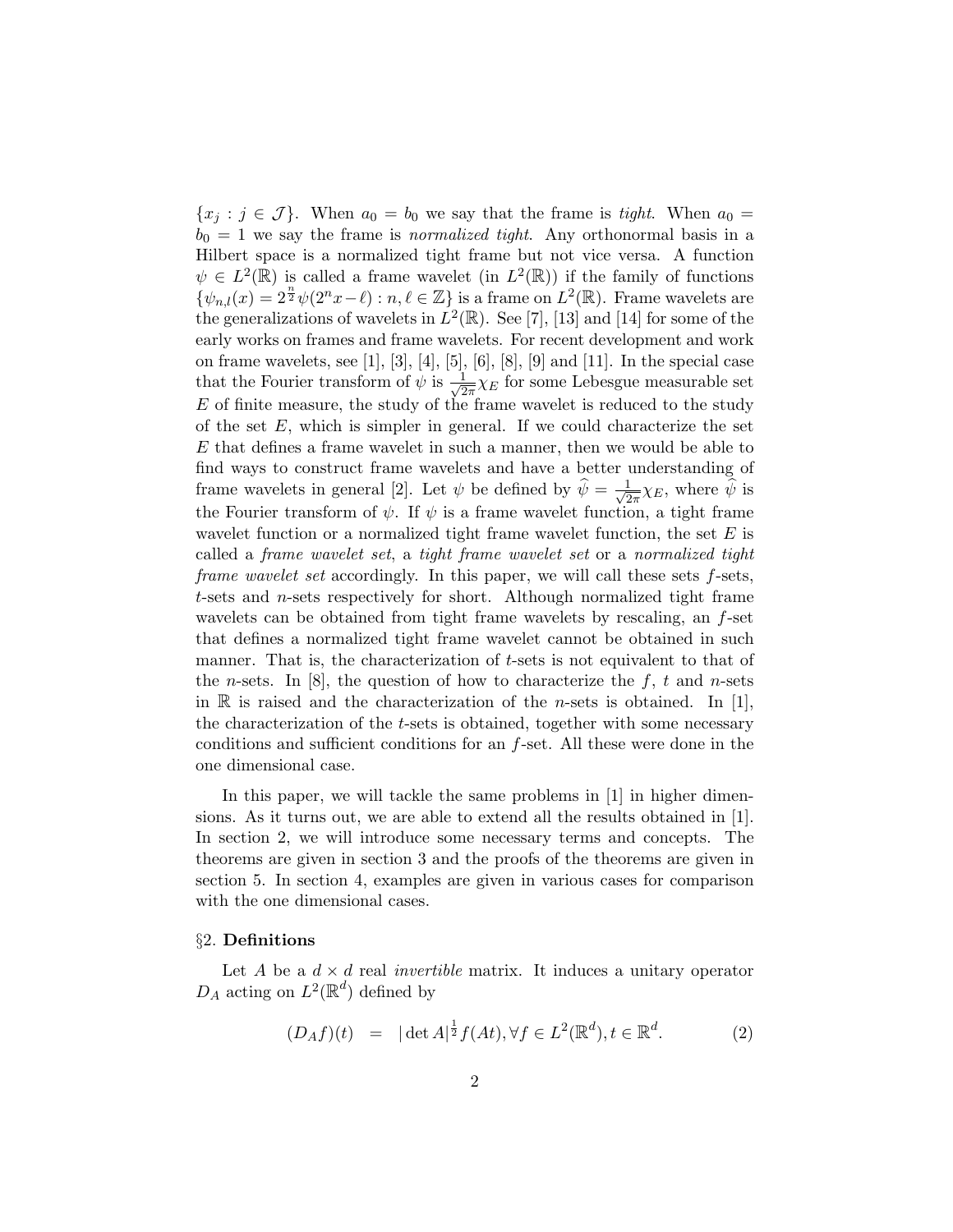The matrix A is called *expansive* if all its eigenvalues have modulus greater than one. The operator  $D_A$  corresponding to a real expansive matrix A is called an A-dilation operator. In an analogous fashion, a vector s in  $\mathbb{R}^d$ induces a unitary translation operator  $T_s$  defined by

$$
(T_s f)(t) = f(t - s), \forall f \in L^2(\mathbb{R}^d), t \in \mathbb{R}^d.
$$

In this article we will only deal with expansive real matrices and translation operators  $T_{\ell}$  with  $\ell \in \mathbb{Z}^d$ .

Throughout this article, we will use  $\mathcal F$  to denote the Fourier-Plancherel transform on  $L^2(\mathbb{R}^d)$ . This is a unitary operator. If  $f \in L^2(\mathbb{R}^d) \cap L^1(\mathbb{R}^d)$ , then

$$
(\mathcal{F}f)(s) = \frac{1}{(2\pi)^{d/2}} \int_{\mathbb{R}^d} e^{-i(s\circ t)} f(t) dm,
$$
\n(3)

where  $s \circ t$  denotes the real inner product. We also write  $\hat{f}$  for  $\mathcal{F}f$ . For a subset X of  $L^2(\mathbb{R}^d)$ ,  $\widehat{X}$  is the set of the Fourier-Plancherel transforms of all elements in X. For a bounded linear operator S on  $L^2(\mathbb{R}^d)$ , we will denote  $\mathcal{F}S\mathcal{F}^{-1}$  by  $\widehat{S}$ . It is left to the reader to verify that we have  $\widehat{D}_A = D_{(A')^{-1}} =$  $D_{A'}^{-1} = D_{A'}^*$  for any  $d \times d$  real invertible matrix A ( A' is the transpose of A) and  $\widehat{T}_{\lambda}f = e^{i(\lambda \circ s)} \cdot f$  for any  $\lambda \in \mathbb{R}^d$ . Furthermore, the following two conditions  $\overline{\phantom{a}}$ 

$$
a||f||^2 \le \sum_{n \in \mathbb{Z}, \ell \in \mathbb{Z}^d} |\langle f, D_A^n T^\ell \psi \rangle|^2 \le b||f||^2 \tag{4}
$$

and

$$
a\|\widehat{f}\|^2 \le \sum_{n \in \mathbb{Z}, \ell \in \mathbb{Z}^d} |\langle \widehat{f}, \widehat{D_A}^n \widehat{T}^\ell \widehat{\psi} \rangle|^2 \le b\|\widehat{f}\|^2 \tag{5}
$$

are equivalent.

Let  $E$  be a Lebesgue measurable set of finite measure. The terms  $f$ -sets, t-sets and n-sets can be similarly defined as we did in the last section. For any  $\ell \in \mathbb{Z}^d$ , let  $I_\ell$  denote the d-cube  $[0, 1)^d + \ell$ . For any subset E of  $\mathbb{R}^d$ , define

$$
\tau(E) = \bigcup_{\ell \in \mathbb{Z}^d} (E \cap 2\pi I_\ell - 2\pi \ell).
$$

If the above is a *disjoint* union, we say that  $E$  is *translation equivalent* to  $\tau(E)$ , which is a subset of  $2\pi I_0$ , where  $I_0$  is the unit d-cube  $[0,1)^d$ . If E and F are translation equivalent to the same subset in  $2\pi I_0$  then we say E and F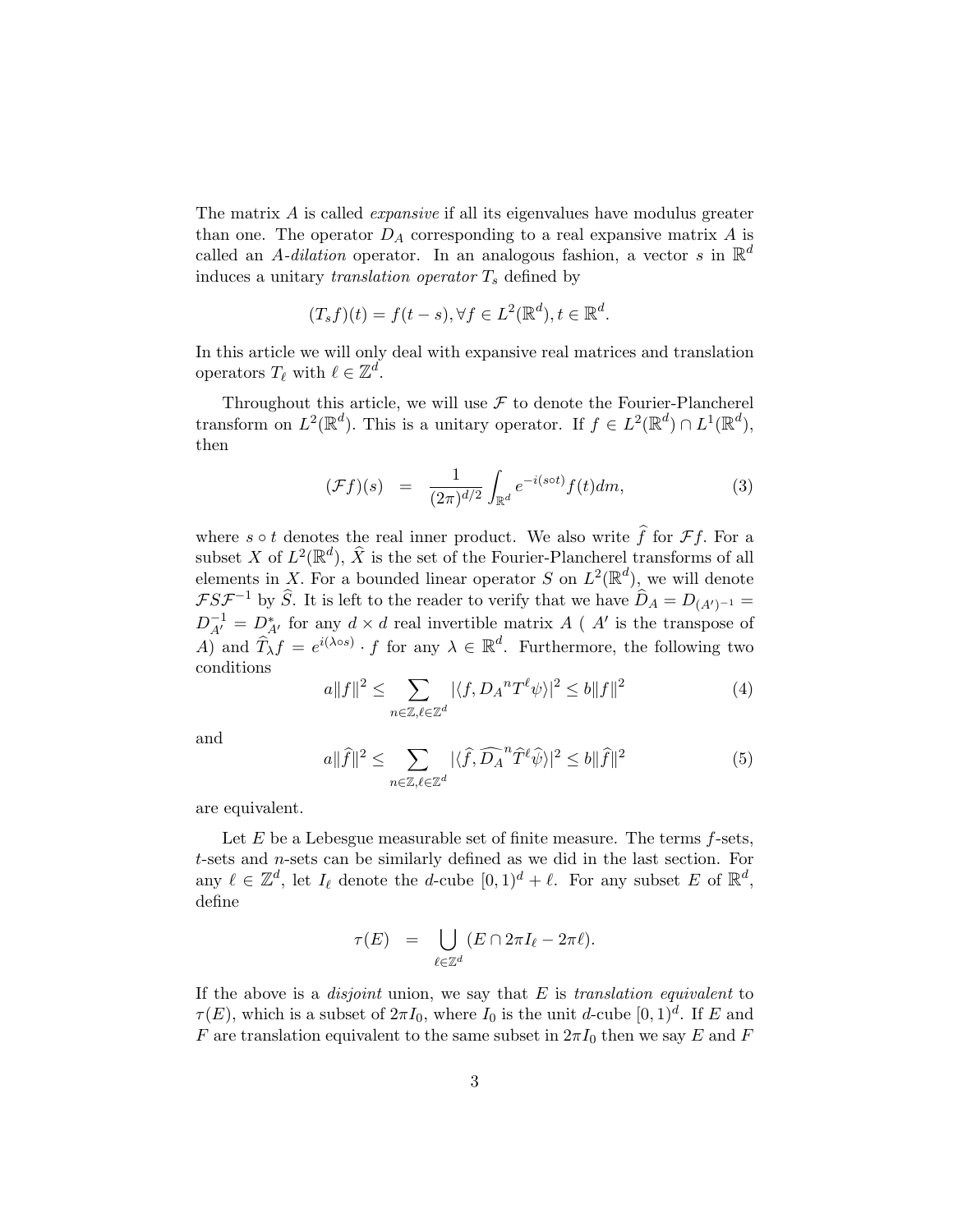are translation equivalent. This defines an equivalent relation and is denoted by  $\sim$ . Let  $\mu(\cdot)$  be the Lebesgue measure. It is clear that  $\mu(E) \geq \mu(\tau(E)).$ The equality holds if and only if  $E \stackrel{\tau}{\sim} \tau(E)$ . If  $E \stackrel{\tau}{\sim} F$ , then  $\mu(E) = \mu(F)$ . Two points  $x, y \in E$  are said to be translation equivalent if  $x - y = 2\pi\ell$ for some  $\ell \in \mathbb{Z}^d$ . The translation redundancy index of a point x in E is the number of elements in its equivalent class. We write  $E(\tau, k)$  for the set of all points in E with translation redundancy index k. In general,  $E(\tau, k)$ could be an empty set, a proper subset of E, or the set E itself. For  $k \neq m$ ,  $E(\tau, k) \cap E(\tau, m) = \emptyset$ , so

$$
E = E(\tau, \infty) \bigcup \big(\bigcup_{n \in \mathbb{N}} E(\tau, n)\big).
$$

**Lemma 1** Let E be a Lebesgue measurable set in  $\mathbb{R}^d$ , then  $E(\tau, k)$  is measurable for each k. Furthermore,  $E(\tau, k)$  is a disjoint union of k measurable subsets  $E^{(j)}(\tau, k), j = 1, 2, \cdots, k$  such that  $E^{(j)}(\tau, k) \overset{\tau}{\sim} \tau(E(\tau, k))$ . The same is true if  $k = \infty$ .

The proof of the lemma is elementary and is left to the reader. An outline of the proof can be found in [1] in the one dimensional case. We need to point out that the partition of  $E(\tau, k)$  into the  $E^{(j)}(\tau, k)$ 's is not unique. However, throughout this paper, we will use the same partition to avoid any possible confusion. It can also be proved from the lemma that if  $E(\tau,\infty)$  is of finite measure, then it must have measure zero.

Similarly, two non-zero points  $x, y \in E$  are said to be A'-dilation equivalent if  $y = (A')^k x$  for some  $k \in \mathbb{Z}$ . The A'-dilation redundancy index of a point  $x$  in  $E$  is the number of elements in its equivalent class. The set of all points in E with A'-dilation redundancy index k is denoted by  $E(\delta, k)$ . For  $k \neq m, (A')^j (E(\delta, k)) \cap E(\delta, m) = \emptyset$  for any  $j \in \mathbb{Z}$ . We have

$$
E = E(\delta, \infty) \bigcup \big(\bigcup_{n \in \mathbb{N}} E(\delta, n)\big).
$$

Similar to Lemma 1, we have the following lemma. The proof is again left to our reader.

**Lemma 2** Let E be a Lebesgue measurable set in  $\mathbb{R}^d$ , then  $E(\delta, k)$  is measurable for each k and  $E(\delta, k)$  is a disjoint union of k measurable subsets  $E^{(j)}(\delta, k), j = 1, 2, \cdots, k$  such that each point in  $E^{(j)}(\delta, k)$  is of A'-dilation redundancy index 1. The same is true if  $k = \infty$ .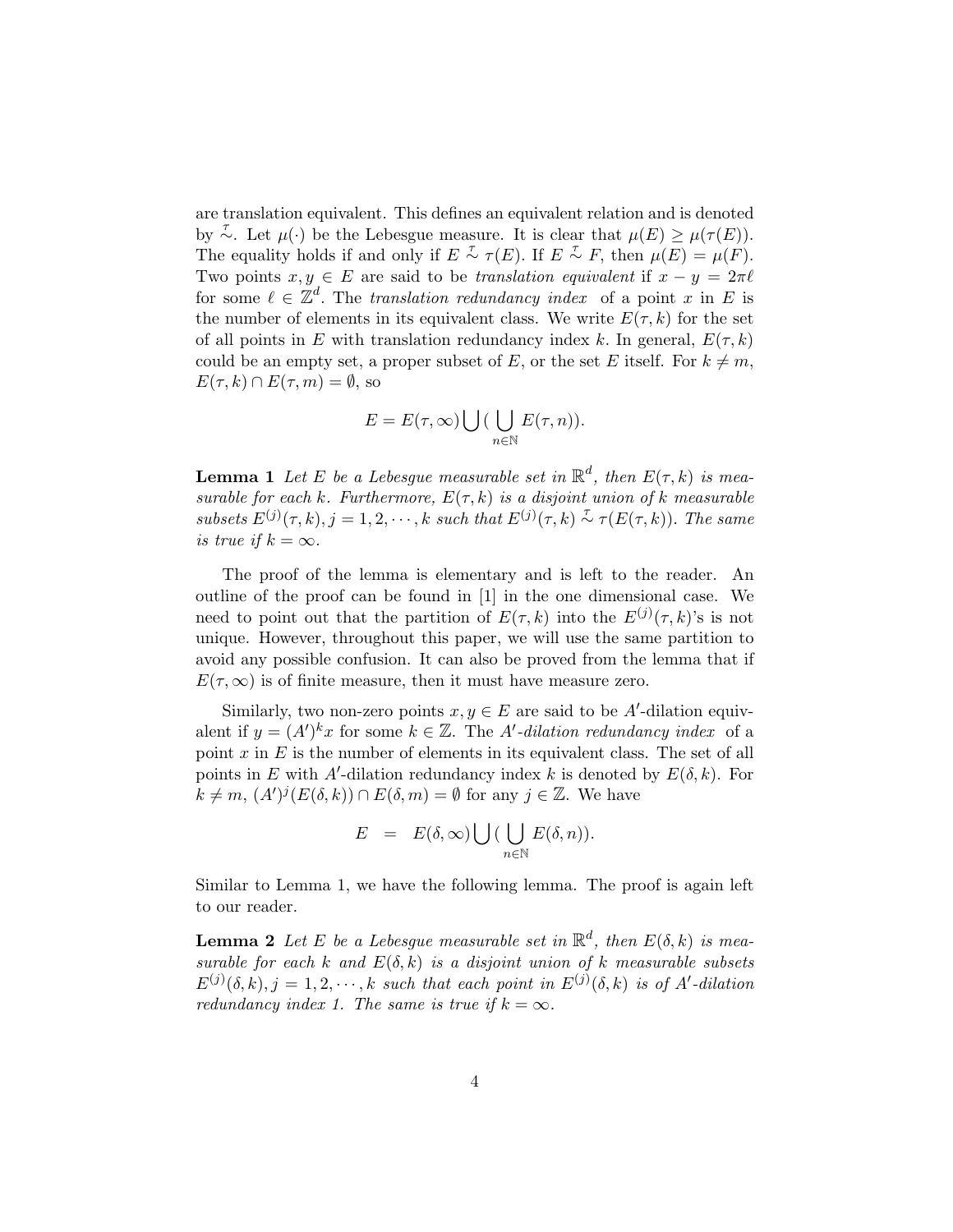Again, we need to point out that the partition of  $E(\delta, k)$  into the  $E^{(j)}(\delta, k)$ 's is not unique but this will not affect our result as long as we stay with a (arbitrarily) chosen partition. We need also to point out that we will be working in the frequent domain and will be using the  $\widehat{D}_A$  operator, but  $\hat{D}_A = (\hat{D}_{A'})^{-1}$ , as we pointed out earlier. That is why A'-dilation is used here.

Now let E be a Lebesgue measurable set with finite measure and let  $\psi \in L^2(\mathbb{R}^d)$  be defined by  $\widehat{\psi} = (2\pi)^{-\frac{d}{2}} \chi_E$ . For any  $\widehat{f} \in L^2(\mathbb{R}^d)$ , let  $H_E \widehat{f}$  be the following formal summation:

$$
H_E \hat{f} = \sum_{n \in \mathbb{Z}, \ell \in \mathbb{Z}^d} \langle \hat{f}, \widehat{D_A}^n \hat{T}^\ell \hat{\psi} \rangle \widehat{D_A}^n \hat{T}^\ell \hat{\psi}.
$$
 (6)

Notice that if  $H_E \hat{f}$  converges to a function in  $L^2(\mathbb{R}^d)$  under the  $L^2(\mathbb{R}^d)$ norm, then equation (5) is equivalent to

$$
a\|\widehat{f}\|^2 \le \langle H_E\widehat{f}, \widehat{f} \rangle \le b\|\widehat{f}\|^2. \tag{7}
$$

#### §3. Main Theorems

We outline the main results obtained in this paper below.

**Theorem 1** Let E be a Lebesque measurable set with finite measure. Then the following statements are equivalent:

(i)  $H_E$  defines a bounded linear operator in  $L^2(\mathbb{R}^d)$ , that is,  $H_E \widehat{f}$  converges in  $L^2(\mathbb{R}^d)$  for any  $\widehat{f} \in L^2(\mathbb{R}^d)$  and  $||H_E\widehat{f}|| \leq b||\widehat{f}||$  for some constant  $b > 0$ .

(*ii*) There exists a constant  $c > 0$  such that

$$
\sum_{n\in\mathbb{Z},\ell\in\mathbb{Z}^d} |\langle \widehat{f}, \widehat{D_A}^n \widehat{T}^{\ell}(2\pi)^{-\frac{d}{2}} \chi_E\rangle|^2 \le c \|\widehat{f}\|^2, \ \forall \widehat{f} \in L^2(\mathbb{R}^d).
$$

(iii) There exists a constant  $M > 0$  such that  $\mu(E(\delta, m)) = 0$  and  $\mu(E(\tau,m)) = 0$  for any  $m > M$ .

**Theorem 2** Let  $E$  be a Lebesque measurable set with finite measure. Then E is an f-set if (i)  $\cup_{n\in\mathbb{Z}}(A')^nE(\tau,1) = \mathbb{R}^d$  and (ii) There exists  $M > 0$ such that  $\mu(E(\delta, m)) = 0$  and  $\mu(E(\tau, m)) = 0$  for any  $m > M$ .

Furthermore, in this case, the corresponding frame has a lower bound at least 1, and and an upper bound at most  $M^{\frac{5}{2}}$ .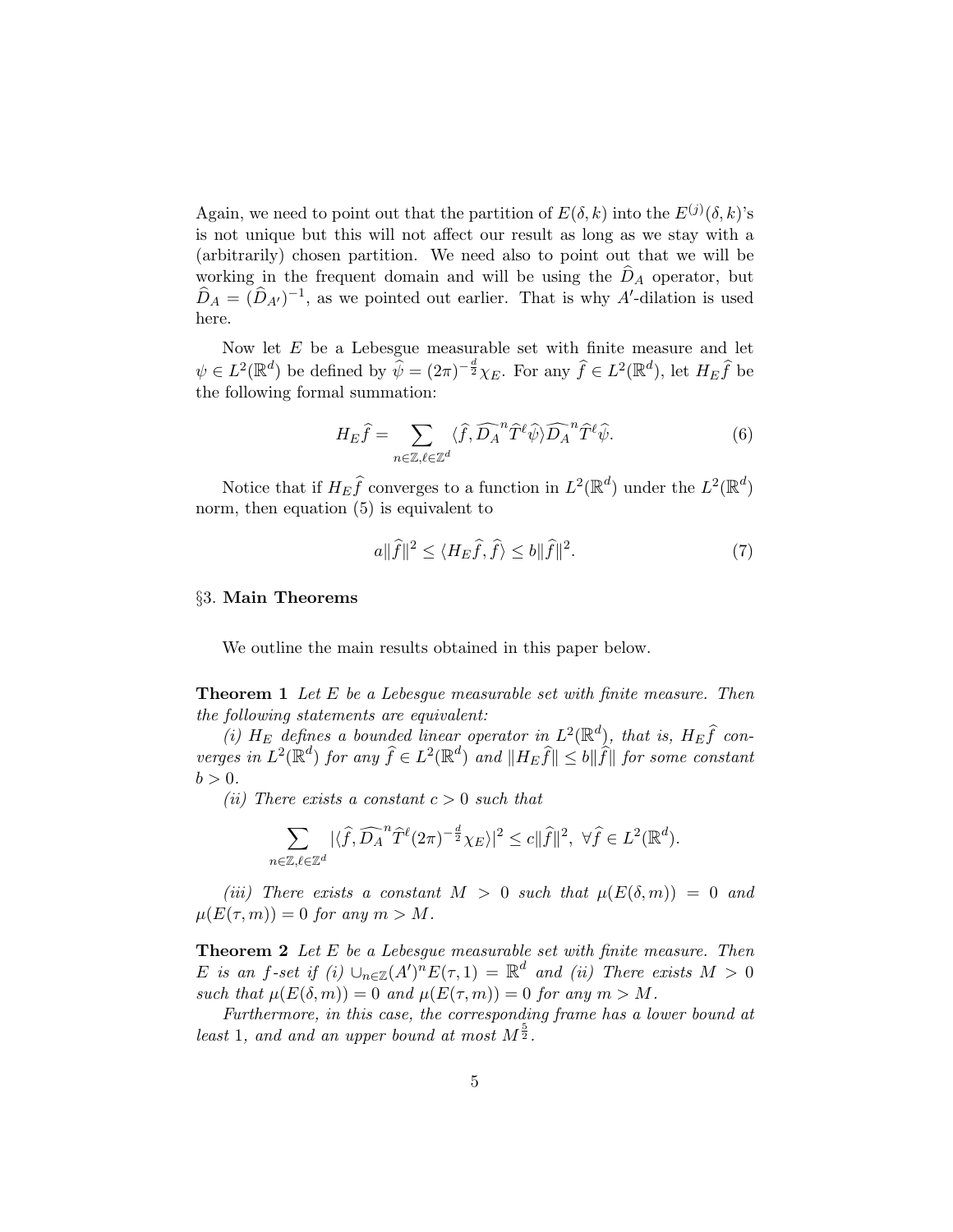**Theorem 3** Let  $E$  be a Lebesgue measurable set with finite measure. If  $E$ is an f-set, then (i)  $\bigcup_{n\in\mathbb{Z}}(A')^nE = \mathbb{R}^d$  and (ii) There exists  $M > 0$  such that  $\mu(E(\delta, m)) = 0$  and  $\mu(E(\tau, m)) = 0$  for any  $m > M$ .

**Theorem 4** Let E be a Lebesque measurable set with finite measure. Then E is a t-set if and only if  $E = E(\tau, 1) = E(\delta, k)$  for some  $k \geq 1$  and  $\cup_{n\in\mathbb{Z}}(A')^nE=\mathbb{R}^d.$ 

**Corollary 1** If E is a t-set, then the corresponding frame bound is an integer.

**Corollary 2** E is an n-set if and only if  $E = E(\tau, 1) = E(\delta, 1)$  and  $\cup_{n \in \mathbb{Z}}$  $(A')^n E = \mathbb{R}^d$ .

**Theorem 5** If  $E = E(\tau, 1)$ ,  $\bigcup_{n \in \mathbb{Z}} (A')^n E(\tau, 1) = \mathbb{R}$  and there exist  $1 \leq k_1 \leq k_2$  $k_2$  such that  $\mu(E(\delta, m)) = 0$  for  $m < k_1$  and  $m > k_2$ ,  $\mu(E(\delta, k_1))\mu(E(\delta, k_2)) \neq$ 0, then E is an f-set whose corresponding frame has a lower bound  $k_1$  and an upper bound  $k_2$ .

**Theorem 6** If  $E = E(\delta, 1)$  and  $\mu(E(\tau, k) \neq 0$  for some  $k > 1$ , then E is not an f-set.

#### §4. Examples and Discussions

Before we talk about the proofs of the theorems, we would like to look at several examples to help our reader to understand the theorems better. All examples are given in the case of  $d = 2$ , mainly for the sake of convenience in drawing pictures.

Example 1. Let  $A' =$  $\begin{pmatrix} 2 & 1 \\ -1 & 2 \end{pmatrix}$ . A is expansive with det  $A = 5$ . Let  $F_1$  be the square  $(-\pi, \pi)^2$  and let  $F_2 = A'(F_1)$ , the image of  $F_1$  under the mapping  $A'$ . It is easy to see that  $F_2$  is the square whose four corner points are  $(3\pi, \pi)$ ,  $(\pi, -3\pi)$ ,  $(-\pi, 3\pi)$  and  $(-3\pi, -\pi)$ . Let  $E = F_2 \backslash F_1$ . We have  $E = E(\delta, 1), \cup_{n \in \mathbb{Z}} (A')^n E = \mathbb{R}^2$ , and  $E = E(\tau, 4)$ .  $E^{(1)}(\tau, 4)$  is chosen and marked it in Figure 1. By Theorem  $6, E$  is not a frame wavelet set.

Example 2. Let A be the same as that given in example 1 above. But this time we define  $E = F_1 \setminus (A')^{-1}(F_1)$  with  $F_1$  being the square defined above. Then  $E = E(\tau, 1) = E(\delta, 1)$  and  $\bigcup_{n \in \mathbb{Z}} (A')^n E = \mathbb{R}^2$ . By Corollary 2, E is a normalized tight frame wavelet set.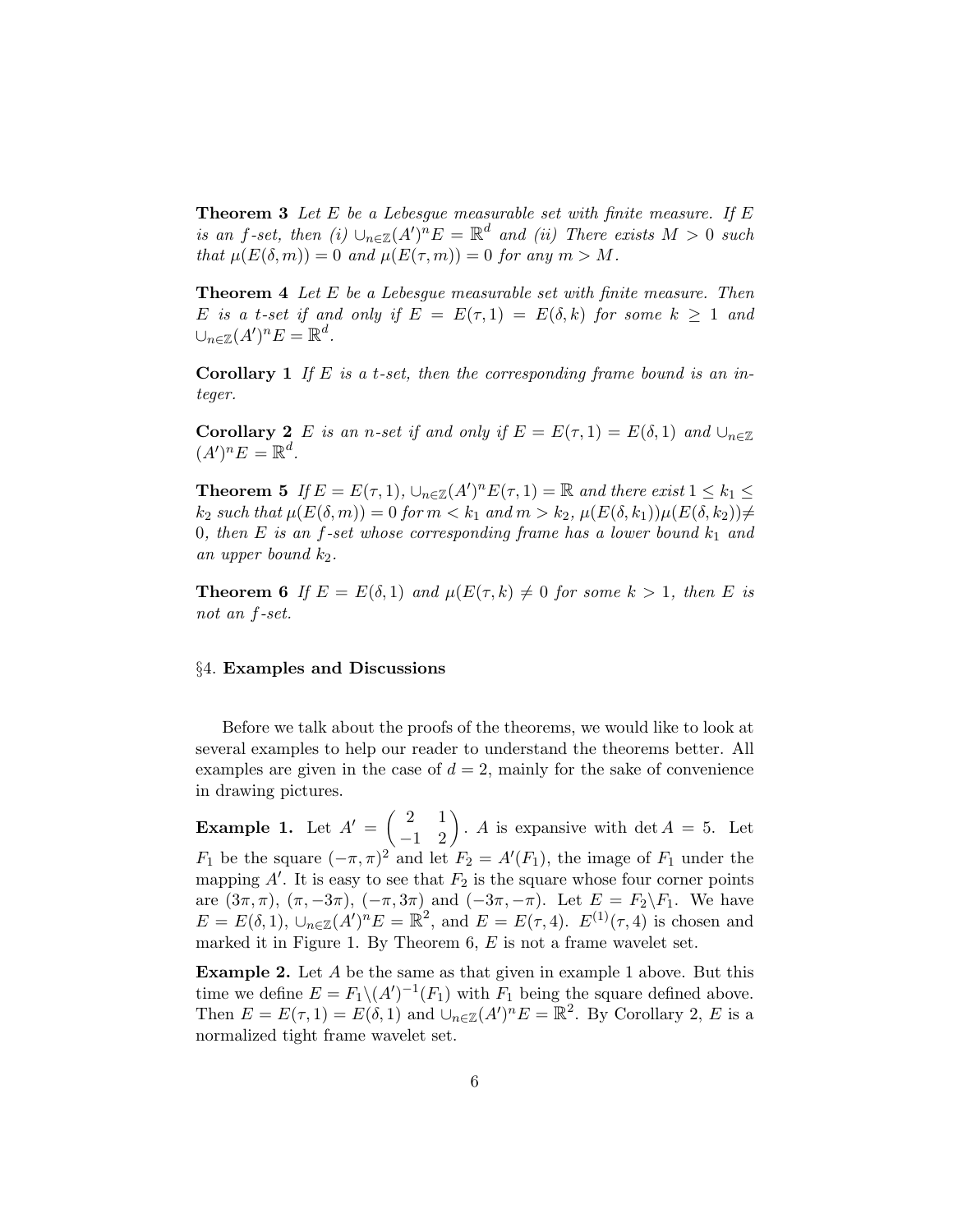$$
E^{(1)}(\tau, 4)
$$
\n
$$
(-3\pi, -\pi)
$$
\n
$$
E^{(1)}(\tau, 4)
$$
\n
$$
E^{(1)}(\tau, 4)
$$
\n
$$
(3\pi, \pi)
$$

✻

 $(-\pi, 3\pi)$ 

$$
(\pi,-3\pi)
$$

Figure 1

Example 3. Let  $A' =$  $\begin{pmatrix} 0 & 1 \\ 2 & 0 \end{pmatrix}$ . As in example 1, let  $F_1$  be the square  $(-\pi, \pi)^2$  and let  $F_2 = A'(F_1)$ . Then  $F_2$  is the square whose four corner points are  $(\pi, 2\pi)$ ,  $(\pi, -2\pi)$ ,  $(-\pi, 2\pi)$  and  $(-\pi, -2\pi)$ . Let  $E = F_2 \backslash F_1$ . Then  $E = E(\delta, 1), \cup_{n \in \mathbb{Z}} (A')^n E = \mathbb{R}^2$ , and  $E = E(\tau, 1)$ . So E is a normalized tight frame wavelet set.



**Example 4.** Let A and E be as defined in example 3. Notice that  $(A')^{-k}E$  is contained in  $(-\pi, \pi)^2$  for any  $k \geq 1$ . So if we let  $F = \cup_{1 \leq k \leq m} (A')^{-k} E$ , then  $F$  is a tight frame wavelet set with frame bound  $m$  by Theorem 4. Figure 2 shows a set G defined as the union of  $(A')^{-1}E$  and part of  $(A')^{-2}E$ . By Theorem 5, G is a frame wavelet set with lower frame bound 1 and upper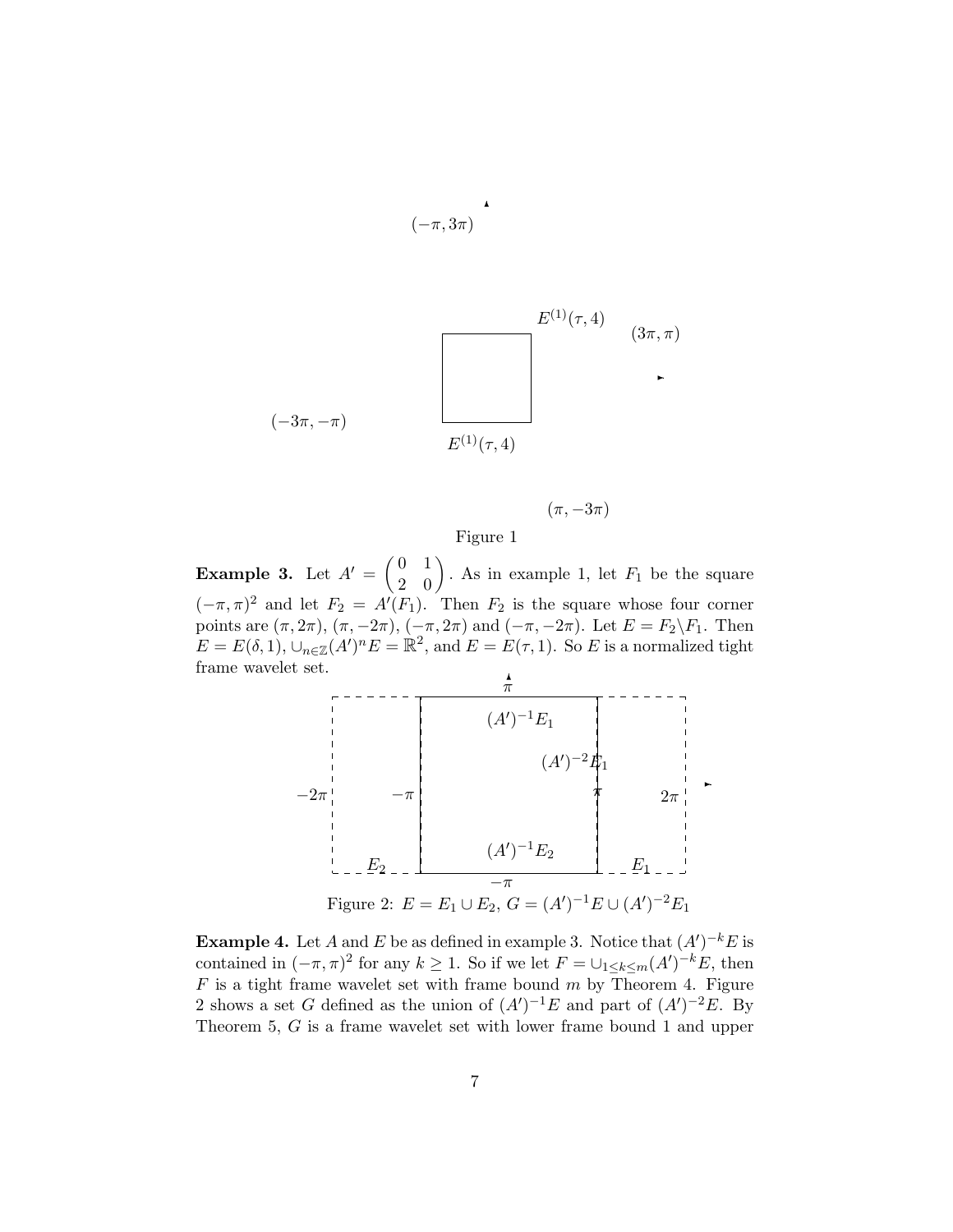frame bound 2.

In the above examples, the square  $Q = (-\pi, \pi)^2$  is a proper subset of  $A'(Q)$ . This is not the case in general. As is shown in the following example.

Example 5. Let  $A' =$  $\begin{pmatrix} 0 & 3 \\ 1 & 1 \end{pmatrix}$ . A is an expansive matrix with det(A) = -3 and  $Q \not\subset A'(Q)$  as one can easily check. But if we let F be the square with corner points  $(\pi, 0), (0, \pi), (-\pi, 0)$  and  $(0, -\pi)$ , then F is a proper subset of  $A'(F)$ . Let  $E = F \setminus (A')^{-1}(F)$ . Then E is a normalized tight frame wavelet set. Figures 3 shows E,  $A'(E)$  and  $(A')^2(E)$  and offers a hint how  $\mathbb{R}^2$  is devided into disjoint union of the sets  $(A')^k(E)$ .



 $\ddot{\phantom{1}}$ 

Figure 3: E,  $A'(E)$  and  $(A')^2(E)$ .

## §5. Proofs of the Theorems

For the sake of convenience, we will drop the "hat" on the function  $f$ when dealing with  $H_E$ . Let f (which plays the same role as  $\hat{f}$  before) be in  $L^2(\mathbb{R}^d)$  and let E be a Lebesgue measurable set in  $\mathbb{R}^d$ . For any  $m \geq 1$  and  $1 \leq j \leq m$ , a function in  $L^2(\mathbb{R}^d)$  with support in  $E^{(j)}(\tau,m)$  can be extended periodically to  $\mathbb{R}^d$  so that it is of period  $2\pi$  in each of its variables. We will call this extension a  $2\pi$  periodical extension. The result is a function which is square integrable over any compact subset of  $\mathbb{R}^d$ . Substituting  $s = (A')^{k}u$  (where u, s are column vectors) in  $f(s) \cdot \chi_{(A')^{k}E^{(j)}(\tau,m)}(s)$ , we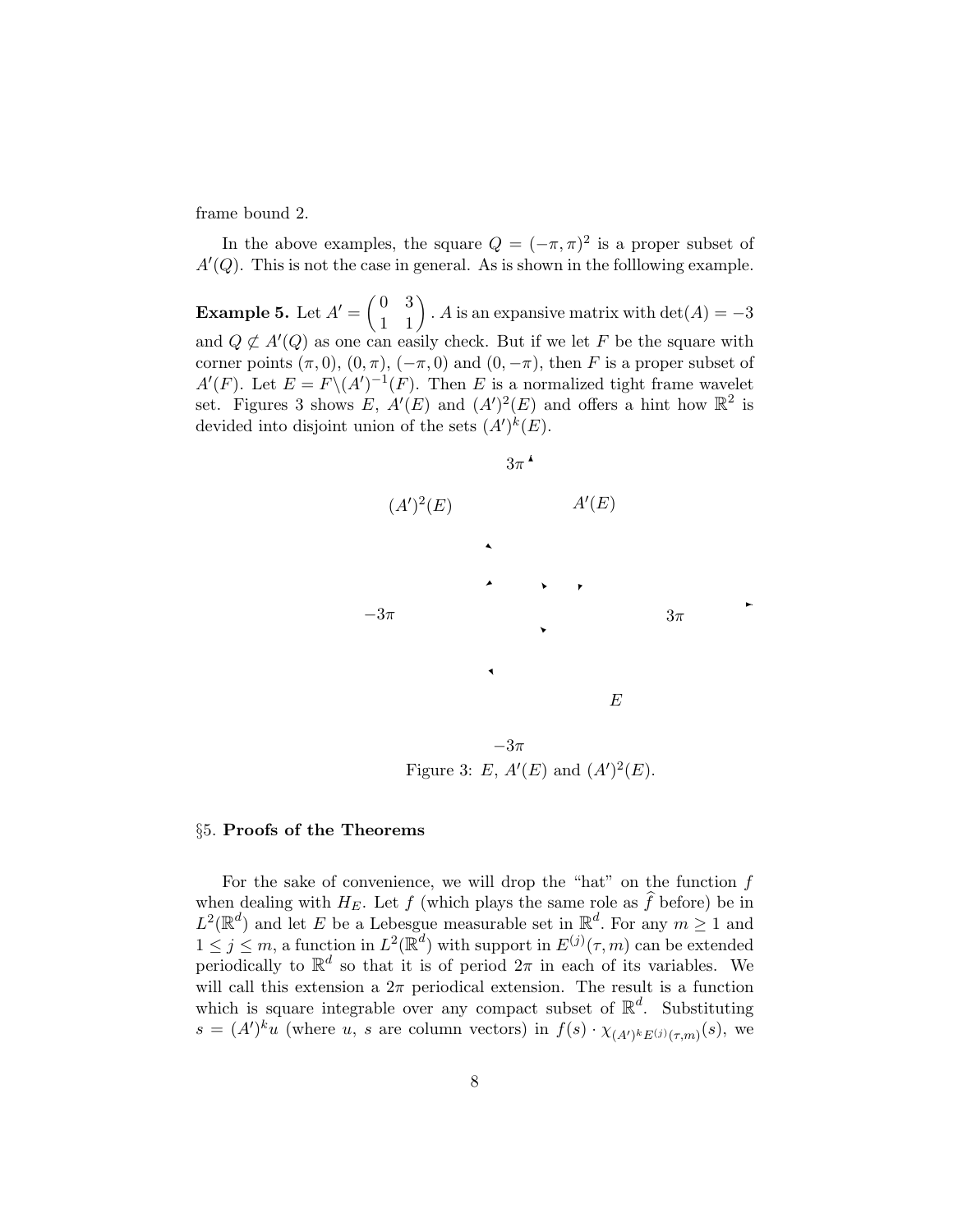obtain a function (denoted by  $g(u)$ ) whose support is in  $E^{(j)}(\tau,m)$ . We can then extend it to  $L^2(\mathbb{R}^d)$  periodically of period  $2\pi$ . Let  $G(u)$  be this  $2\pi$ periodical extension of  $g(u)$  and define  $f_{mj}^k(s) = G((A')^k s)$ . In particular,  $f_{mj}^0$  is just the  $2\pi$  periodical extension of  $f \cdot \chi_{E^{(j)}(\tau,m)}$  over  $\mathbb{R}^d$ . For  $k \in \mathbb{Z}$ , we define

$$
H_E^k f = \sum_{\ell \in \mathbb{Z}} \langle f, \widehat{D_A}^k \widehat{T}^{\ell}(2\pi)^{-\frac{d}{2}} \chi_E \rangle \widehat{D_A}^k \widehat{T}^{\ell}(2\pi)^{-\frac{d}{2}} \chi_E. \tag{8}
$$

We will only discuss the convergence of the sum  $H_E^k f$  under the  $L^2(\mathbb{R}^d)$ norm in this paper unless it is otherwise stated.

The following example is an effort to help our reader to understand the definition of the function  $f_{mj}^k$ . Let  $E = [\pi, 2\pi) \times [\pi, 2\pi) \cup [\pi, 2\pi) \times [3\pi, 4\pi)$ so that  $E = E(\tau, 2)$ . Let  $E^{(1)}(\tau, 2) = [\pi, 2\pi) \times [\pi, 2\pi)$ ,  $E^{(2)}(\tau, 2) = [\pi, 2\pi) \times$ So that  $E = E(7, 2)$ . Let  $E(7, 2)$ .<br>[3 $\pi$ , 4 $\pi$ ]. Let  $A = \begin{pmatrix} 1 & 2 \\ -1 & 1 \end{pmatrix}$ . ✻  ${\cal E}^{(2)}$ 



 $\pi$ 

 $A'E^{(2)}$ 

 $\ddot{\phantom{1}}$ 

π  $A'E^{(1)}$ 

Figure 4: E and  $A'E$ .

Figure 4 shows the images of  $E^{(1)}(\tau,2)$  and  $E^{(2)}(\tau,2)$  under the mapping A'. Let  $f = \chi_F$  where  $F = [3\pi, 6\pi) \times [0, \pi)$ . Then  $f_{mj}^k = 0$  for all  $m \neq 2$ since  $E(\tau, m)$  is empty.  $f_{2,2}^k = 0$  since the support of f does not intersect  $(A')^k E^{(2)}(\tau,2)$  for all k.  $f_{2,1}^k = 0$  for all  $k \neq 1$  for the same reason. The substitution  $s = A'u$  gives  $g(u) = \chi_{E'}$  where E' is the upper triangle in  $E^{(1)}(\tau,2)$ , as one can check. Figure 5 shows the support of the  $2\pi$  extension  $G(u)$  of  $g(u)$  and Figure 6 shows the support of  $f_{2,1}^1$ .

The following elementary result will be needed later so we stated it here without proof. Let f be a  $2\pi$  periodical function that is square integrable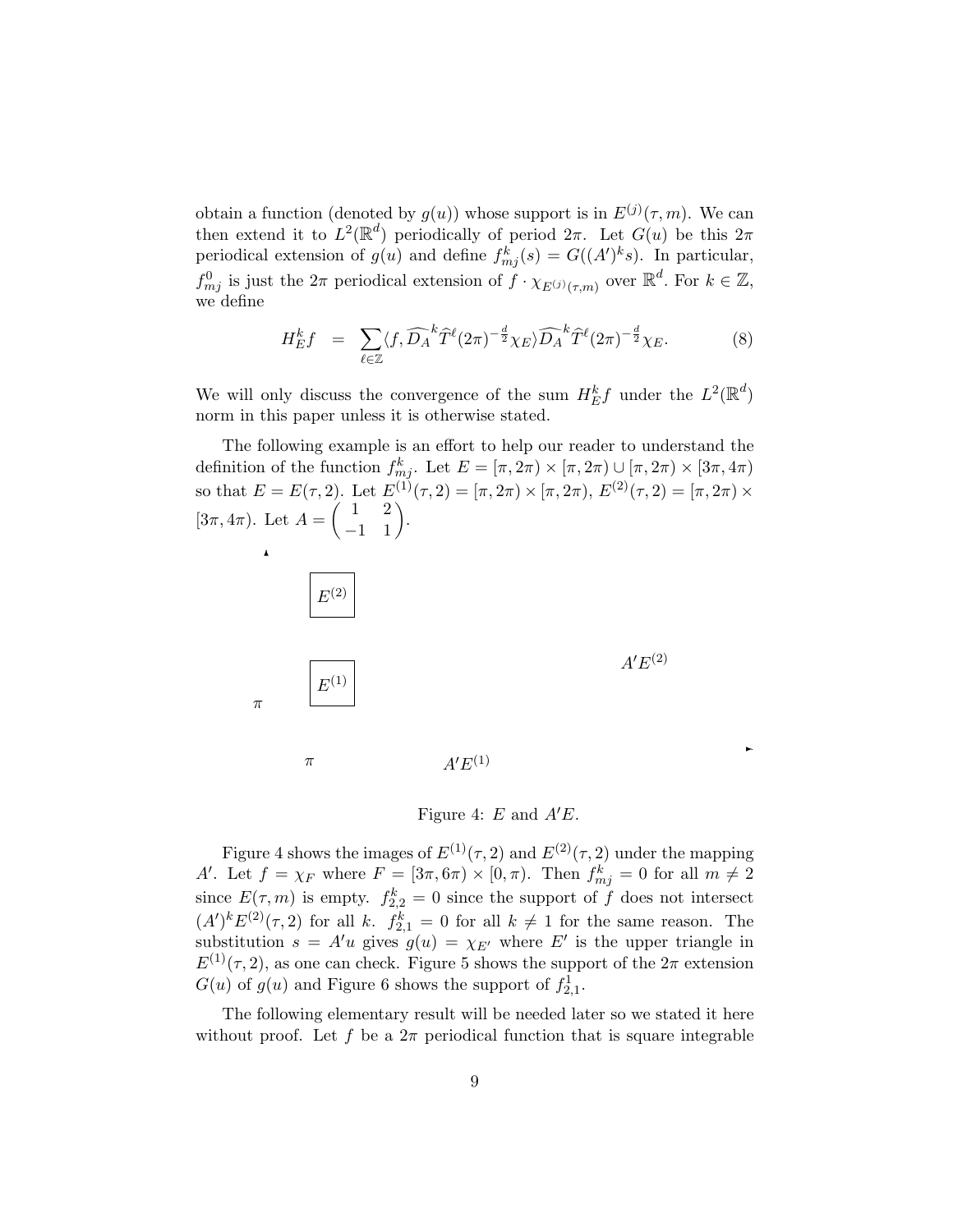over  $[0, 2\pi]^d$ , then for any sets E, G that are Lebesgue measurable and translation equivalent (that means  $E = E(\tau, 1)$ ,  $G = G(\tau, 1)$  and  $\tau(E) =$  $\tau(G)$ , we have

 $\pmb{\lambda}$ 

 $\blacktriangle$ 

$$
\langle f, \chi_E \rangle = \langle f, \chi_G \rangle = \langle f, \chi_{\tau(E)} \rangle. \tag{9}
$$

✲

... ...

...

✲

... ...

... ...

Figure 5: The Support of  $G(u)$ 

Figure 6: The Support of  $f_{2,1}^1$ 

**Lemma 3** Let E be a Lebesgue measurable set in  $\mathbb{R}^d$  with finite measure. The following statements are equivalent:

(i)  $f = H_E^0 f$  for all  $f \in L^2(\mathbb{R}^d)$  with supp $(f) \subset E$ . (*ii*)  $E = E(\tau, 1)$ .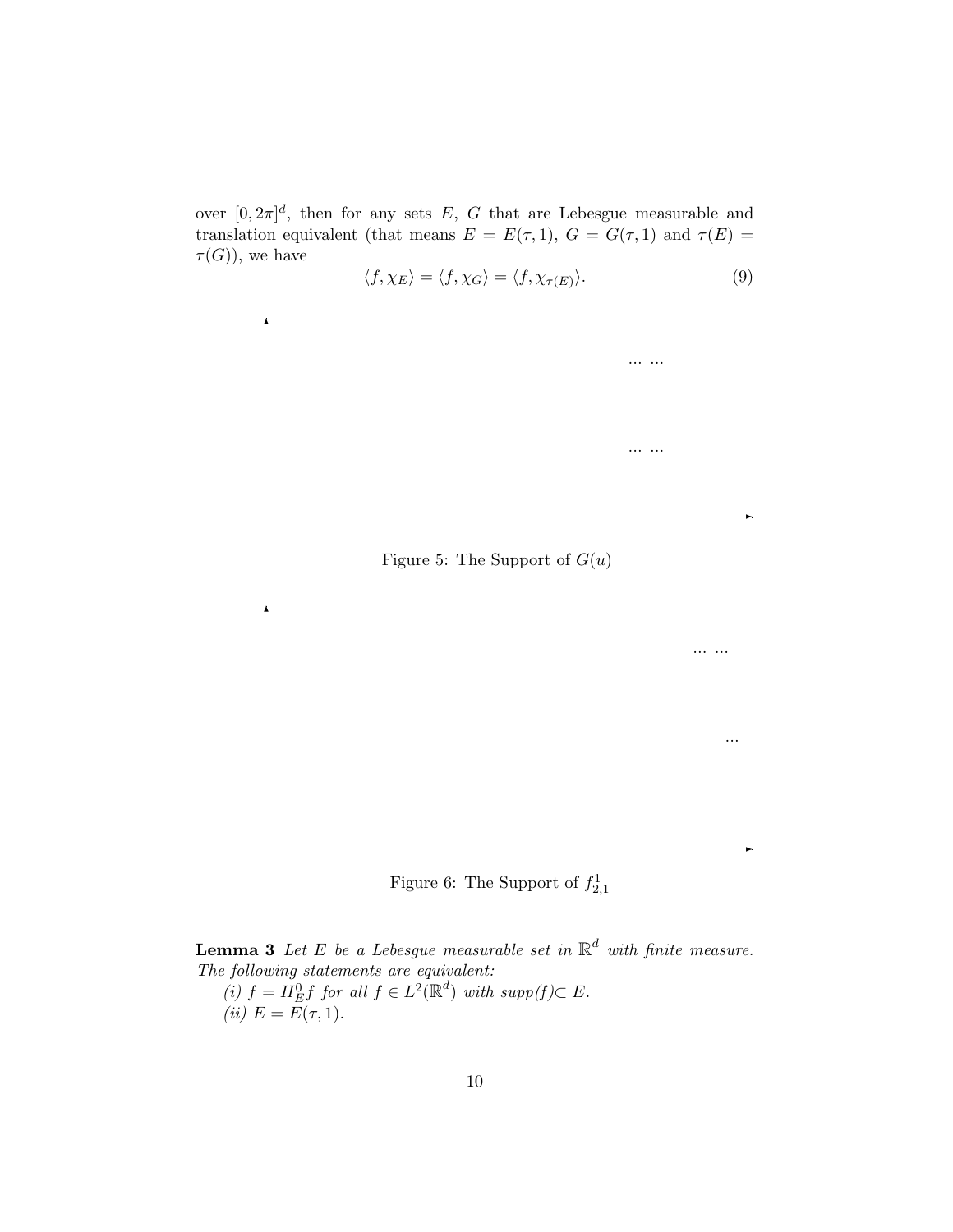**Proof.** (ii)⇒(i). Since  $E = E(\tau, 1)$ , E is translation equivalent to  $\tau(E)$ . Let  $F = [0, 2\pi)^d \setminus \tau(E)$  and  $G = F \cup E$ . Then G is translation equivalent to  $[0, 2\pi)^d$  and  $\{(2\pi)^{-\frac{d}{2}}e^{-i\ell \circ s} \cdot \chi_G : \ell \in \mathbb{Z}^d\}$  is an orthonormal basis for  $L^2(G)$ , so  $f = H_G^0 f$ . Multiplying both side of this by  $\chi_E$  yields the desired result.

(i)⇒(ii). Assume that E is a set which satisfies (i) but not (ii). Then  $\mu(E(\tau, k)) > 0$  for some  $k > 1$  where  $\mu$  is the Lebesgue measure.

Define g by  $g(s) = \chi_{E^{(1)}(\tau,k)}(s) - \chi_{E^{(2)}(\tau,k)}(s)$  so that supp $(g) \subset E$ . By equation (9), we get  $H_E^0 g = 0$ . This contradicts (i).

**Lemma 4** Let  $E$ ,  $F$  be Lebesque measurable sets of finite measure such that  $\tau(E(\tau, k)) \cap \tau(F) = \emptyset$  for some natural number k. Then for any  $f \in L^2(\mathbb{R}^d)$ and any  $m \geq 1$ , we have

$$
\sum_{\ell \in \mathbb{Z}^d} \langle f(s), (2\pi)^{-\frac{d}{2}} e^{-i\ell \circ s} \cdot \chi_{E(\tau,k)} \rangle (2\pi)^{-\frac{d}{2}} e^{-i\ell \circ s} \chi_{F(\tau,m)} = 0 \tag{10}
$$

under the  $L^2(\mathbb{R}^d)$  norm. Consequently,

$$
\sum_{\ell \in \mathbb{Z}^d} \langle f(s), (2\pi)^{-\frac{d}{2}} e^{-i\ell \circ s} \cdot \chi_{E(\tau,k)} \rangle (2\pi)^{-\frac{d}{2}} e^{-i\ell \circ s} \tag{11}
$$

converges to 0 pointwise for almost all  $s \in \mathbb{R}^d$  that are not translation equivalent to any point in  $E(\tau, k)$ .

**Proof.** For any  $1 \leq j \leq k$  and  $1 \leq n \leq m$ , consider  $G = E^{(j)}(\tau, k)$   $\cup$  $F^{(n)}(\tau,m)$ . We have  $G = G(\tau,1)$ . By Lemma 3,

$$
f\chi_{F^{(n)}(\tau,m)} = H_{F^{(n)}(\tau,m)}^0 f, \ f\chi_G = H_G^0 f. \tag{12}
$$

Multiplying both sides of the second equation above by  $\chi_{F^{(n)}(\tau,m)}$ , then subtracting the first equation from it yields

$$
\sum_{\ell \in \mathbb{Z}^d} \langle f(s), (2\pi)^{-\frac{d}{2}} e^{-i\ell \circ s} \cdot \chi_{E^{(j)}(\tau,k)} \rangle (2\pi)^{-\frac{d}{2}} e^{-i\ell \circ s} \cdot \chi_{F^{(n)}(\tau,m)} = 0.
$$

The result then follows.  $\square$ 

**Lemma 5** Let E be a Lebesgue measurable set in  $\mathbb{R}^d$  with finite positive measure. Let  $f \in L^2(\mathbb{R}^d)$ . Then

$$
H_{E(\tau,m)}^k f = \sum_{j=1}^m f_{mj}^k \cdot \chi_{(A')^k E(\tau,m)}.
$$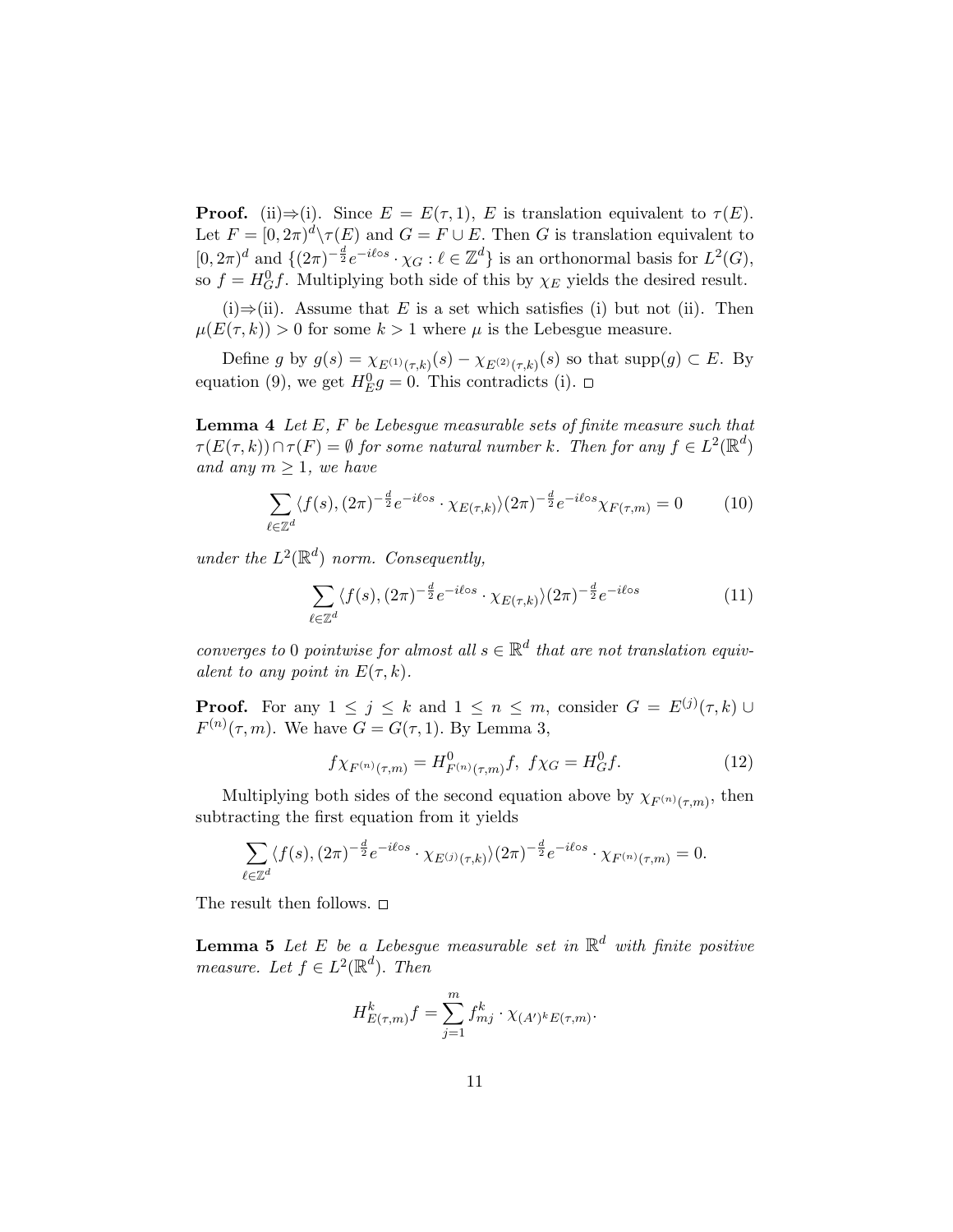**Proof.** For  $k = 0$ , we have

$$
\sum_{j=1}^{m} f_{mj}^0 \cdot \chi_{E(\tau,m)} = \sum_{j=1}^{m} f_{mj}^0 \left( \sum_{i=1}^{m} \chi_{E^{(i)}(\tau,m)} \right) = \sum_{i,j=1}^{m} f_{mj}^0 \cdot \chi_{E^{(i)}(\tau,m)}.
$$
 (13)

By Lemma 3,

$$
f_{mj}^{0} \cdot \chi_{E^{(i)}(\tau,m)} = \sum_{\ell \in \mathbb{Z}^d} \langle f_{mj}^{0}, (2\pi)^{-\frac{d}{2}} e^{-i\ell \circ s} \cdot \chi_{E^{(i)}(\tau,m)} \rangle (2\pi)^{-\frac{d}{2}} e^{-i\ell \circ s} \chi_{E^{(i)}(\tau,m)}.
$$
 (14)

On the other hand,

$$
\langle f_{mj}^0, (2\pi)^{-\frac{d}{2}} e^{-i\ell \circ s} \cdot \chi_{E^{(i)}(\tau, m)} \rangle
$$
  
= 
$$
\langle f_{mj}^0, (2\pi)^{-\frac{d}{2}} e^{-i\ell \circ s} \cdot \chi_{E^{(j)}(\tau, m)} \rangle
$$
  
= 
$$
\langle f, (2\pi)^{-\frac{d}{2}} e^{-i\ell \circ s} \cdot \chi_{E^{(j)}(\tau, m)} \rangle
$$

by equation (9). Combining this with (14) and the result for  $k = 0$  follows. If  $k \neq 0$ , then substitute s by  $(A')^k u$  and apply the above result.

For the sake of convenience, we denote  $\langle f(s), (2\pi)^{-\frac{d}{2}} | \det A |^{1-\frac{k}{2}} e^{-i\ell o(A')^{-k}s}$ .  $\chi_{(A')^k E}$  by  $a_{k\ell}$ . To avoid confusion, we have to keep in mind that  $a_{k\ell}$  depends on E and f under discussion.

**Lemma 6** Let E be a Lebesgue measurable set in  $\mathbb{R}^d$  with finite positive measure. The following statements are equivalent:

(i) There exists a constant  $a > 0$  such that for any  $k \in \mathbb{Z}, \sum$  $\int_{\ell \in \mathbb{Z}^d} |a_{k\ell}|^2 \leq$  $a||f\chi_{(A')^k E}||^2$  for all  $f \in L^2(\mathbb{R}^d)$ . (ii) There exists  $M > 0$  such that  $\mu(E(\tau,m)) = 0$  for all  $m \geq M$ .

**Proof.** The following is an outline for the case  $k = 0$ . If  $k \neq 0$ , a substitution  $s = (A')^{k}u$  reduces it to the case  $k = 0$ .

(ii)⇒(i) By Lemmas 4 and 5,  $H_E^0 f = \sum_{m=1}^M \sum_{j=1}^m f_{mj}^0 \cdot \chi_{E(\tau,m)}$  where the convergence is under the  $L^2(\mathbb{R}^d)$  norm. By (9), we have

$$
\int_{\mathbb{R}} |f_{mj}^0 \chi_{E(\tau,m)}|^2 ds = \int_{E(\tau,m)} |f_{mj}^0|^2 ds = m \int_{E^{(j)}(\tau,m)} |f|^2 ds. \tag{15}
$$

It follows that  $\int_{E(\tau,m)} |\sum_{j=1}^m f_{mj}^0|^2 ds \leq m^2 \int$  $E_{(\tau,m)} |f|^2 ds$ . And

$$
||H_E^0f||^2 \le M \sum_{m=1}^M m^2 \int_{E(\tau,m)} |f|^2 ds \le M^3 \int_E |f|^2 ds = M^3 ||f\chi_E||^2.
$$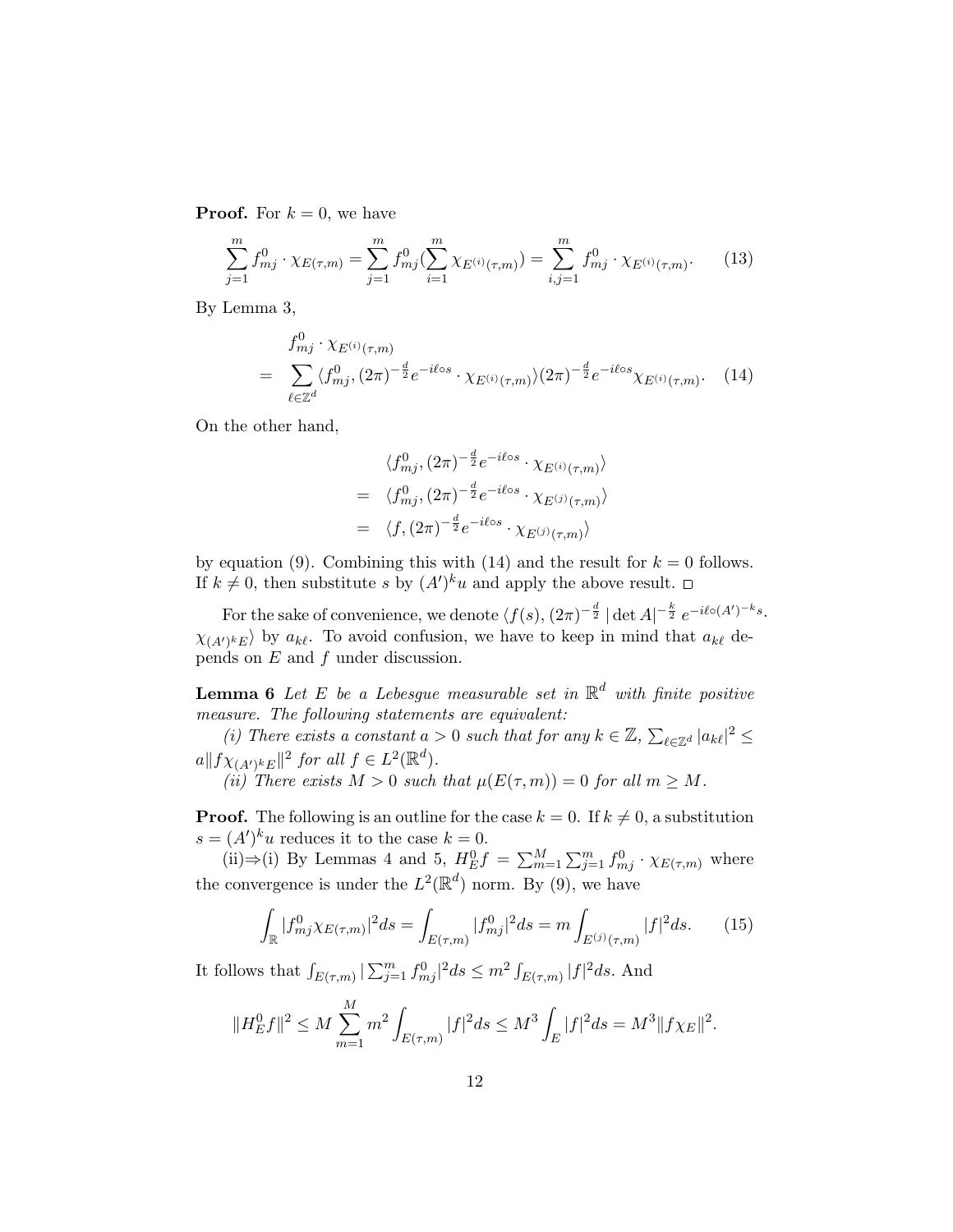$\overline{\phantom{a}}$  $\ell{\in}\mathbb{Z}^d$  $|a_{0\ell}|^2 = \langle H_E^0 f, f \chi_E \rangle \le ||H_E^0 f|| \cdot ||f \chi_E|| \le M^{\frac{3}{2}} ||f \chi_E||^2.$ 

(i)⇒(ii) Assume this is not true, then (i) holds for some E that does not satisfy (ii). Thus,  $\mu(E(\tau, m_0)) > 0$  for some  $m_0 > a$ . Let  $f = \chi_{E(\tau, m_0)} \in$  $L^2(\mathbb{R}^d)$ , then  $||f||^2 = \mu(E(\tau, m_0))$ . By Lemma 5,

$$
\langle f, H_E^0 f \rangle = \langle f, m_0 f \rangle = m_0 \mu(E(\tau, m_0)) = m_0 ||f||^2.
$$

This contradicts the assumption that  $a < m_0$ .

We are now ready to outline the proofs of the theorems.

**Proof of Theorem 1.** (i)  $\Rightarrow$  (ii) This is obvious from  $||\langle f, g \rangle|| \le ||f|| ||g||$ .

(iii)  $\Rightarrow$  (i) By Lemma 6 and its proof,  $\int_{\mathbb{R}^d} |H_E^k f|^2 ds \leq M^3 ||f \cdot \chi_{(A')^k E}||^2$ . Notice that  $\sum_{k\in\mathbb{Z}}|H_E^kf|$  converges pointwise since for each  $s\in\mathbb{R}$ , there are at most M nonzero terms. Note that  $\sum_{j\in\mathbb{Z}} \chi_{(A')^j E} \leq M$  by the given condition. Since the support of  $|H_E^k f|$  is in  $(A')^k E$ , for any  $L_1, L_2 > 0$ , we have

$$
\int_{\mathbb{R}} \left( \sum_{-L_{1} \leq k \leq L_{2}} |H_{E}^{k} f| \right)^{2} ds
$$
\n
$$
\leq \sum_{-L_{1} \leq p,q \leq L_{2}} \int_{(A')^{p}E \cap (A')^{q}E} |H_{E}^{p} f| \cdot |H_{E}^{q} f| ds
$$
\n
$$
\leq \frac{1}{2} \sum_{-L_{1} \leq p,q \leq L_{2}} \left( \int_{(A')^{p}E \cap (A')^{q}E} |H_{E}^{p} f|^{2} ds + \int_{(A')^{p}E \cap (A')^{q}E} |H_{E}^{q} f|^{2} ds \right)
$$
\n
$$
= \sum_{-L_{1} \leq p \leq L_{2}} \int_{(A')^{p}E} |H_{E}^{p} f|^{2} \sum_{-L_{1} \leq q \leq L_{2}} \chi_{(A')^{q}E} ds
$$
\n
$$
\leq M \sum_{-L_{1} \leq p \leq L_{2}} \int_{(A')^{p}E} |H_{E}^{p} f|^{2} ds
$$
\n
$$
= M \sum_{-L_{1} \leq p \leq L_{2}} \int_{\mathbb{R}} |H_{E}^{p} f|^{2} ds
$$
\n
$$
\leq M^{4} \sum_{-L_{1} \leq p \leq L_{2}} \int_{(A')^{p}E} |f|^{2} ds
$$
\n
$$
= M^{4} \int_{\mathbb{R}} |f|^{2} \sum_{-L_{1} \leq p \leq L_{2}} \chi_{(A')^{p}E} ds
$$
\n
$$
\leq M^{5} \int_{\mathbb{R}} |f|^{2} ds = M^{5} \|f\|^{2}.
$$
\n(16)

So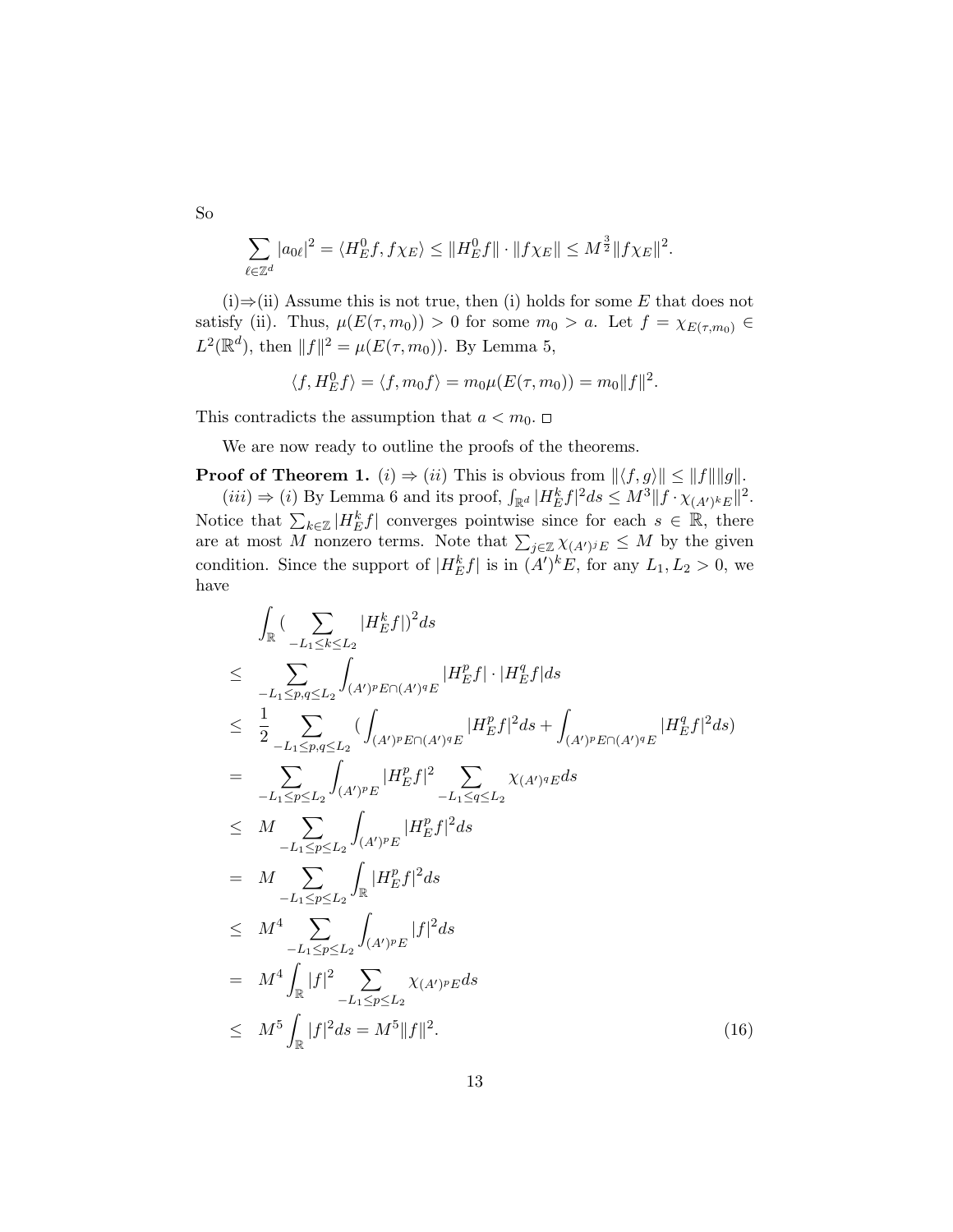Therefore,  $\int_{\mathbb{R}} (\sum)$  $\int_{k\in\mathbb{Z}}|H_E^kf|)^2ds\ \leq\ M^5\|f\|^2$  by Fatou's lemma. This also leads to  $\overline{\phantom{a}}$ 

$$
\lim_{K_1, K_2 \to \infty} \int_{\mathbb{R}} \left( \sum_{k \le -K_1, k \ge K_2} |H_E^k f| \right)^2 ds = 0. \tag{17}
$$

That is,  $\sum_{k\in\mathbb{Z}}|H^k_Ef|$  (hence  $\sum_{k\in\mathbb{Z}}H^k_Ef$  as well) converges in  $L^2(\mathbb{R})$ .

We can then show that  $H_E f$  converges to  $\sum_{k \in \mathbb{Z}} H_E^k f$  in  $L^2(\mathbb{R})$ . The proof is long and is omitted. For a complete (similar) proof, please refer to [1].

(ii)⇒(iii) If there exists  $m_0 > c$  such that  $\mu(E(\tau, m_0)) > 0$ , then we will derive a contradiction the same way as we did in the proof of Lemma 6, since  $\sum_{\ell \in \mathbb{Z}^d} |a_{0\ell}|^2 \leq \sum_{\ell \in \mathbb{Z}^d}$  $\int_{k\in\mathbb{Z},\ell\in\mathbb{Z}}|a_{k\ell}|^2 \leq c||f||^2$ . So  $\mu(E(\tau,m)) = 0$  for all  $m > c$ . Now, if  $\mu(E(\delta, m_0)) > 0$  for some  $m_0 > c$ , (this includes the case  $m_0 = \infty$ , then there exists a subset F of E, such that  $(A')^{k_j}F \subset E$ for some  $q > c$  integers  $k_{q-1} > k_{q-2} > \cdots > k_0 = 0$ . The proof of this is elementary and is left to our reader. A complete proof in the one dimensional case can be found in [1]. Define  $f = \chi_F$ . By Lemma 6,  $H_E^k f$ converges for each k. In particular, for  $k = 0, -k_1, \ldots, -k_{q-1}$ , we have Effect  $H_E^k f = \sum_{m=1}^M \sum_{j=1}^m f_{mj}^k \chi_{(A')^k E} \ge f$ . It then follows that  $\sum_{k,\ell \in \mathbb{Z}} |a_{k\ell}|^2 \ge$  $\sum_{j=-(q-1)}^{D}$  $\overline{ }$  $\sum_{\ell \in \mathbb{Z}} |a_{k_j \ell}|^2 = \sum_{j=-(q-1)}^0 \langle H_{E}^{-k_j} \rangle$  $E^{-k_j} f, f \rangle \ge q \|f\|^2 > c \|f\|^2$ . This contradicts the assumption.

Notice that under the conditions given in (iii) of Theorem 1, we have the following decomposition of  $H_E f$ :

$$
H_E f = H_{E(\tau,1)} f + H_{E(\tau,2)} f + \dots + H_{E(\tau,m)} f.
$$
\n(18)

by Lemma 4 and Theorem 1.

**Proof of Theorem 2.** By (16), we have  $|\langle H_E f, f \rangle| \leq M^{\frac{5}{2}} ||f||^2$ . On the other hand,  $\sum_{j=1}^m f_{mj}^k \cdot \chi_{(A')^k E(\tau,m)} = \sum$  $_{\ell \in \mathbb{Z}^d}$   $a_{k\ell}$   $\widehat{D_A}^k \widehat{T}^{\ell} ($ √  $(\overline{2\pi})^{-d}\chi_{E(\tau,m)}$ (with  $a_{k\ell}$  depending on  $E(\tau, m)$ , not E), hence  $\langle \sum_{j=1}^m f_{mj}^k \cdot \chi_{(A')^k E(\tau, m)}, f \rangle =$  $\ell \in \mathbb{Z} \left| a_{k\ell} \right|^2 \geq 0$ . It follows that

$$
\langle H_E f, f \rangle = \sum_{k \in \mathbb{Z}} \sum_{m=1}^{M} \sum_{j=1}^{m} \langle f_{mj}^k \cdot \chi_{(A')^k E(\tau, m)}, f \rangle
$$
  
\n
$$
\geq \sum_{k \in \mathbb{Z}} \langle f \cdot \chi_{(A')^k E(\tau, 1)}, f \rangle
$$
  
\n
$$
= \int_{\mathbb{R}} |f|^2 (\sum_{k \in \mathbb{Z}} \chi_{(A')^k E(\tau, 1)}) ds \geq ||f||^2
$$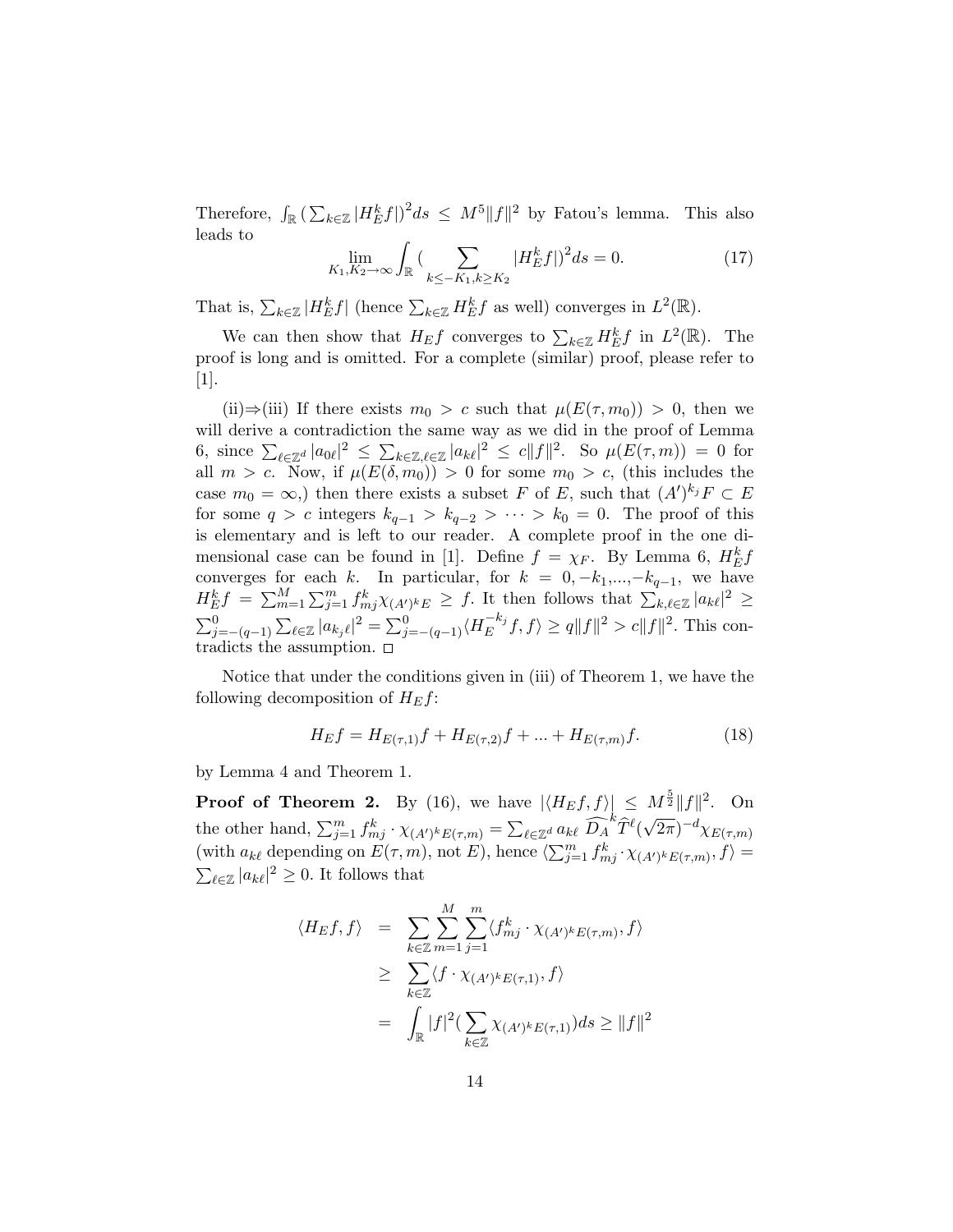since  $\sum_{k \in \mathbb{Z}} \chi_{(A')^k E(\tau,1)} \geq 1$  by the given condition.

**Proof of Theorem 3.** This is obvious from Theorem 1.  $\Box$ 

**Proof of Theorem 4.** If  $E = E(\delta, k) = E(\tau, 1)$  for some  $k \ge 1$  and  $\cup_{n\in\mathbb{Z}}(A')^n E=\mathbb{R}^d$ , then

$$
H_E f = \sum_{n \in \mathbb{Z}} H_E^n f = \sum_{n \in \mathbb{Z}} f \chi_{(A')^n E}
$$

and  $\sum_{n\in\mathbb{Z}} \chi_{(A')^n}E = k$ . So for any  $f \in L^2(\mathbb{R}^d)$ , we have  $\langle H_E f, f \rangle =$  $\langle \sum_{n\in\mathbb{Z}} f\chi_{(A')^nE}, f \rangle = \int_{\mathbb{R}^d} |f|^2 \sum_{n\in\mathbb{Z}} \chi_{(A')^nE} ds = k||f||^2.$ 

Now assume that E is a tight frame wavelet set but  $\mu(E(\tau, m_0)) > 0$  for some  $m_0 > 1$ . Let  $g = \chi_{E^{(1)}(\tau,m_0)}$ ,  $h = \chi_{E^{(2)}(\tau,m_0)}$  and  $f_1 = g+h$ ,  $f_2 = g-h$ .  $\langle H_E(f_1), f_1 \rangle = \langle H_E(f_2), f_2 \rangle$  since E is a tight frame wavelet set and  $||f_1|| =$  $||f_2||$ . We leave it to our reader to check that  $\langle H_E g, h \rangle$  and  $\langle H_E h, g \rangle$  are both positive. This then easily leads to  $\langle H_E(f_1), f_1 \rangle \neq \langle H_E(f_2), f_2 \rangle$ , which is a contradiction. So  $E = E(\tau, 1)$ . Finally, assume that  $\mu(E(\delta, k_1)) \neq 0$  and  $\mu(E(\delta, k_2)) \neq 0$  for some  $k_1 \neq k_2$ . Then for  $f_1 = \chi_{E(\delta, k_1)}$  and  $f_2 = \chi_{E(\delta, k_2)}$ ,  $H_E(f_1) = k_1 f_1$  and  $H_E(f_2) = k_2 f_2$ . This leads to  $\langle H_E(f_1), f_1 \rangle = k_1 \|\hat{f}_1\|^2$ ,  $\langle H_E(f_2), f_2 \rangle = k_2 ||f_2||^2$ . So E is not a tight frame wavelet set by definition. Again, we get a contradiction.  $\Box$ 

The corollaries of the theorems now follow trivially and the proofs are omitted. Using the ideas in the proofs of Theorem 2 and Theorem 4, it is then not hard to prove Theorem 5. For Theorem 6, one needs only to show a counterexample. One such example is  $f = \chi_{E^{(1)}(\tau,k)} - \chi_{E^{(2)}(\tau,k)}$ . We leave the details here to our reader.

#### References

- [1] X. Dai, Y. Diao and Q. Gu, Frame Wavelet Sets in R, Proceedings of AMS, Vol. 129, No. 7 (2000), 2045-2055.
- [2] X. Dai and D. Larson, Wandering vectors for unitary systems and orthogonal wavelets, Memoirs Amer. Math. Soc., 134 (1998).
- [3] X. Dai and S. Lu, *Wavelets in subspaces*, Mich. J. Math., 43(1996), 81-89.
- [4] I. Daubechies, The wavelet transform, time-frequency localization and signal analysis, IEEE Trans. Inform. Theory, 36, (1990), 961-1005.
- [5] I. Daubechies, Ten Lectures on Wavelets, CBS-NSF Regional Conferences in Applied Mathematics, 61, SIAM, (1992).